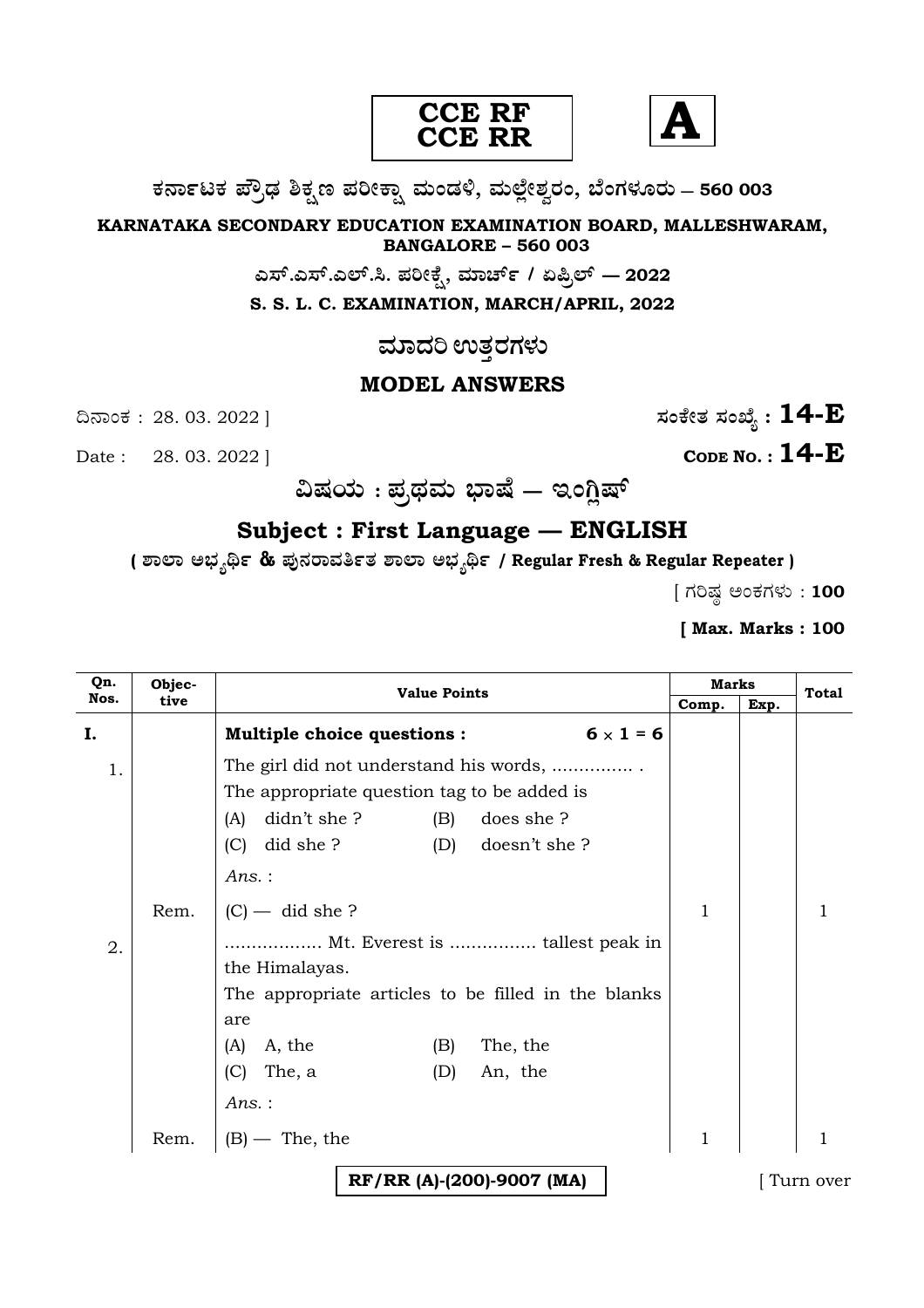|--|--|--|

#### **14-E** 2 **CCE RF & RR**

| Qn.<br>Nos. | Objec- | <b>Value Points</b>                                         |            | <b>Marks</b>                 |              | Total |   |
|-------------|--------|-------------------------------------------------------------|------------|------------------------------|--------------|-------|---|
|             | tive   |                                                             |            |                              | Comp.        | Exp.  |   |
| 3.          |        |                                                             |            |                              |              |       |   |
|             |        | The appropriate preposition to be filled in the blank<br>is |            |                              |              |       |   |
|             |        | with<br>(A)                                                 | (B)        | for                          |              |       |   |
|             |        | (C)<br>in                                                   | (D)        | at                           |              |       |   |
|             |        | $Ans.$ :                                                    |            |                              |              |       |   |
|             | Rem.   | $(A)$ — with                                                |            |                              | $\mathbf{1}$ |       | 1 |
| 4.          |        | To cut off a part of a person's infected body               |            |                              |              |       |   |
|             |        | Choose the correct one-word medical term:                   |            |                              |              |       |   |
|             |        | (A)<br>anatomy                                              | (B)        | autopsy                      |              |       |   |
|             |        | (C)<br>antidote                                             | (D)        | amputate.                    |              |       |   |
|             |        | $Ans.$ :                                                    |            |                              |              |       |   |
|             | Rem.   | $(D)$ - amputate                                            |            |                              | $\mathbf{1}$ |       | 1 |
| 5.          |        | The word that takes 'in' as a negative prefix is            |            |                              |              |       |   |
|             |        | proper<br>(A)                                               | (B)        | regular                      |              |       |   |
|             |        | civilized<br>(C)                                            | (D)        | curable.                     |              |       |   |
|             |        | $Ans.$ :                                                    |            |                              |              |       |   |
|             | Rem.   | $(D)$ - curable                                             |            |                              | $\mathbf{1}$ |       | 1 |
| 6.          |        | My boat went heaving through the water like a               |            |                              |              |       |   |
|             |        | swan;                                                       |            |                              |              |       |   |
|             |        | The figure of speech used here is                           |            |                              |              |       |   |
|             |        | Alliteration<br>(A)<br>Simile<br>(C)                        | (B)<br>(D) | Metaphor<br>Personification. |              |       |   |
|             |        | $Ans.$ :                                                    |            |                              |              |       |   |
|             | Rem.   | $(C)$ - Simile                                              |            |                              | $\mathbf{1}$ |       | 1 |
| II.         |        | Observe the relationship in the first pair of               |            |                              |              |       |   |
|             |        | words and complete the second pair accordingly              |            |                              |              |       |   |
|             |        | in the following :                                          |            | $4 \times 1 = 4$             |              |       |   |
| 7.          |        |                                                             |            |                              |              |       |   |
|             |        | $Ans.$ :                                                    |            |                              |              |       |   |
|             | Comp.  | glorious                                                    |            |                              | $\mathbf{1}$ |       | 1 |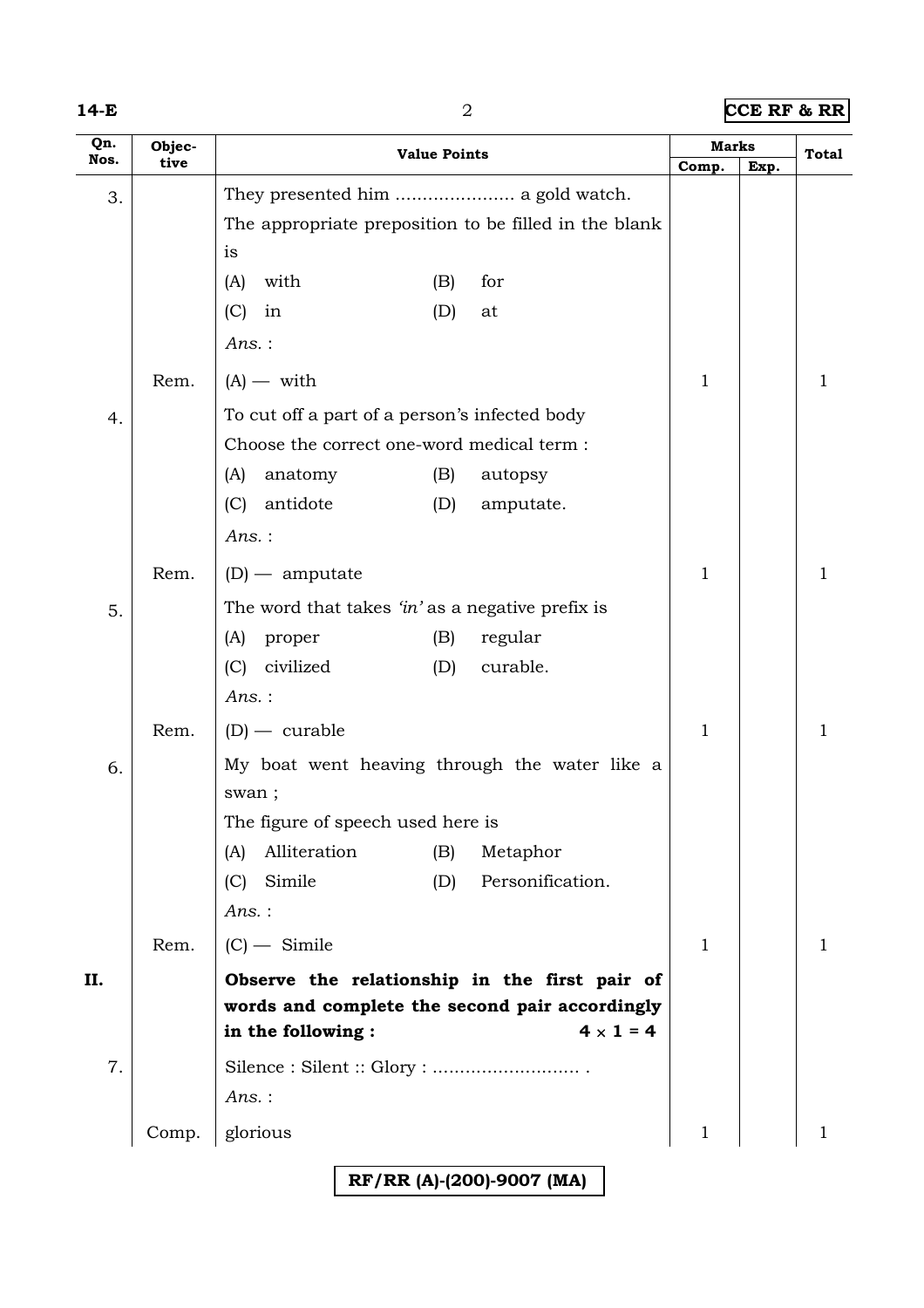#### **CCE RF & RR** 3 **14-E**

| Qn.<br>Nos. | Objec-<br>tive | <b>Value Points</b>                                       | <b>Marks</b> |      | <b>Total</b> |
|-------------|----------------|-----------------------------------------------------------|--------------|------|--------------|
| 8.          |                |                                                           | Comp.        | Exp. |              |
|             |                | Ans.:                                                     |              |      |              |
|             | Comp.          | prey                                                      | 1            |      | 1            |
| 9.          |                |                                                           |              |      |              |
|             |                | Ans.:                                                     |              |      |              |
|             | Comp.          | active/quick                                              | $\mathbf{1}$ |      | 1            |
| 10.         |                |                                                           |              |      |              |
|             |                | $Ans.$ :                                                  |              |      |              |
|             | Comp.          | Departure                                                 | $\mathbf{1}$ |      | 1            |
| III.        |                | Rewrite as directed :<br>$3 \times 1 = 3$                 |              |      |              |
| 11.         |                | Change the voice of the sentence :                        |              |      |              |
|             |                | The hunter shot the tiger.                                |              |      |              |
|             |                | Ans.:                                                     |              |      |              |
|             | Comp.          | The tiger was shot by the hunter.                         | $\mathbf{1}$ |      | 1            |
| 12.         |                | Frame a question to get the underlined word as<br>answer: |              |      |              |
|             |                | January is the first month of the year.                   |              |      |              |
|             |                | Ans.:                                                     |              |      |              |
|             | Comp.          | Which / What is the first month of the year?              | 1            |      |              |
| 13.         |                | Rewrite the sentence into assertive :                     |              |      |              |
|             |                | How sweet this rose smells !                              |              |      |              |
|             |                | $Ans.$ :                                                  |              |      |              |
|             | Comp.          | This rose smells very sweet.                              | 1            |      | 1            |
| IV.         |                | Answer the following questions in a sentence              |              |      |              |
|             |                | $4 \times 1 = 4$<br>each:                                 |              |      |              |
| 14.         |                | What did Della buy for Jim ?                              |              |      |              |
|             |                | $Ans.$ :                                                  |              |      |              |
|             | Comp.          | A platinum fob chain for his watch.                       | $\mathbf{1}$ |      | 1            |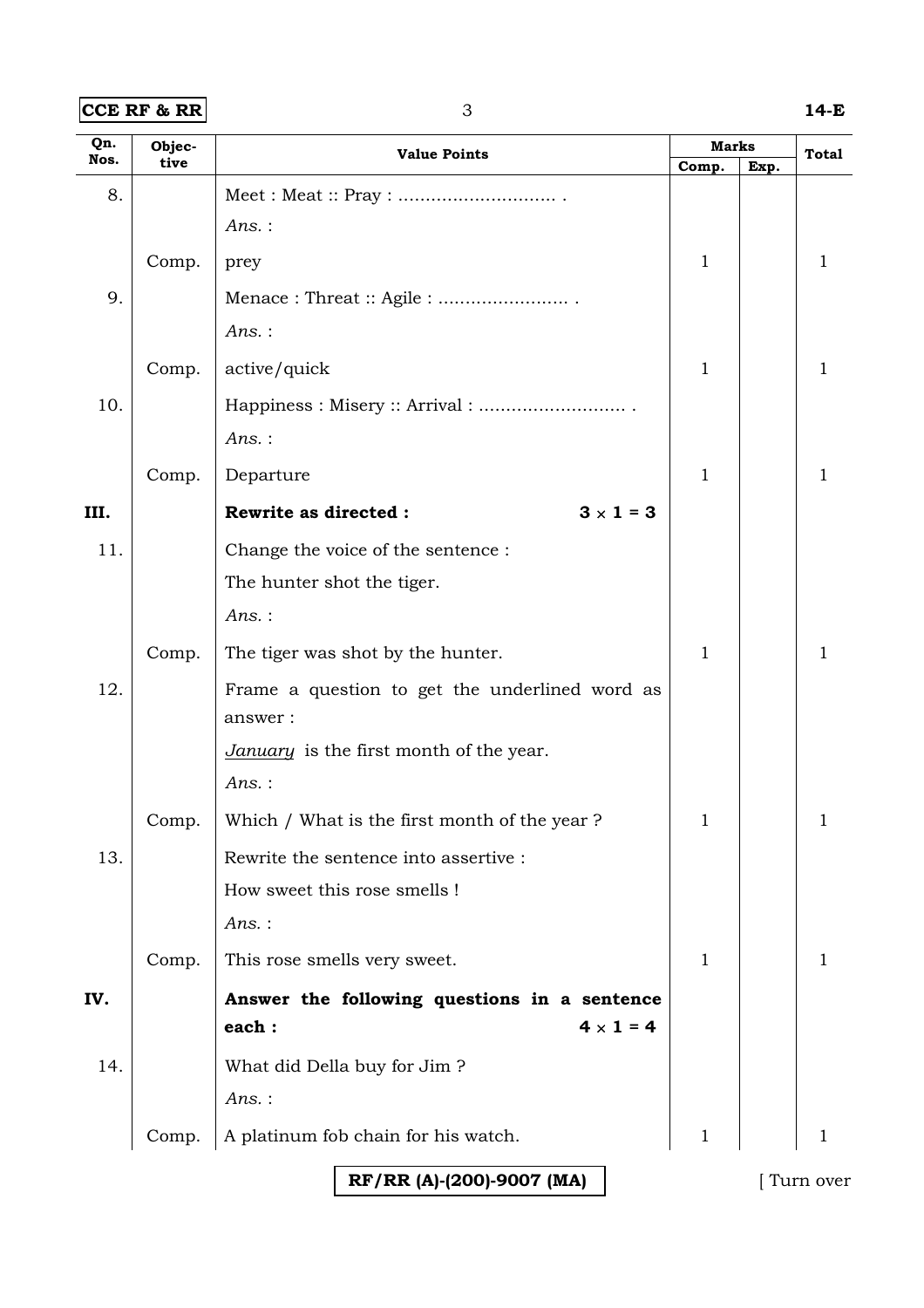|--|--|--|

**14-E** 4 **CCE RF & RR**

| Qn.  | Objec- | <b>Value Points</b>                                                                                               |       | <b>Marks</b> | <b>Total</b> |
|------|--------|-------------------------------------------------------------------------------------------------------------------|-------|--------------|--------------|
| Nos. | tive   |                                                                                                                   | Comp. | Exp.         |              |
| 15.  |        | Why did the girl tell the narrator that her aunt was<br>meeting her at Saharanpur ?                               |       |              |              |
|      |        | $Ans.$ :                                                                                                          |       |              |              |
|      | Comp.  | She wanted to convey a message that he couldn't                                                                   |       |              |              |
|      |        | take advantage of her thinking that she was alone.                                                                | 1     |              | 1.           |
| 16.  |        | Otto Frank decided to migrate to Netherlands. Give<br>reason.                                                     |       |              |              |
|      |        | Ans.:                                                                                                             |       |              |              |
|      | Comp.  | Hitler was issuing one anti-Jewish decree after<br>another. —Netherland was hospitable.<br>$($ any <i>one</i> $)$ | 1     |              | 1            |
| 17.  |        | Why did Buttoo go to Dronacharya?                                                                                 |       |              |              |
|      |        | $Ans.$ :                                                                                                          |       |              |              |
|      | Comp.  | To learn his (Dronacharya's) science <i>i.e.</i> archery.                                                         | 1     |              | 1            |
| V.   |        | Answer the following questions in two to three                                                                    |       |              |              |
|      |        | $7 \times 2 = 14$<br>sentences each :                                                                             |       |              |              |
| 18.  |        | "The elders of the Workers' Paradise became<br>anxious." Why?                                                     |       |              |              |
|      |        | $Ans.$ :                                                                                                          |       |              |              |
|      | Comp.  | work had, of late, begun to suffer                                                                                |       |              |              |
|      |        | many persons now became idle.                                                                                     |       |              |              |
|      |        | wasting precious time<br>on painting<br>and<br>sculpture.                                                         | 1     | 1            | 2            |
| 19.  |        | What were the reasons for Pierre to wish to eat the                                                               |       |              |              |
|      |        | cranberry tart?                                                                                                   |       |              |              |
|      |        | $Ans.$ :                                                                                                          |       |              |              |
|      | Rem.   | - the tart was succulent, spiced, sugared, white                                                                  |       |              |              |
|      |        | as a maid's bosom.                                                                                                |       |              |              |
|      |        | it would sit affably on a foundation of eel pie.                                                                  | 1     | 1            |              |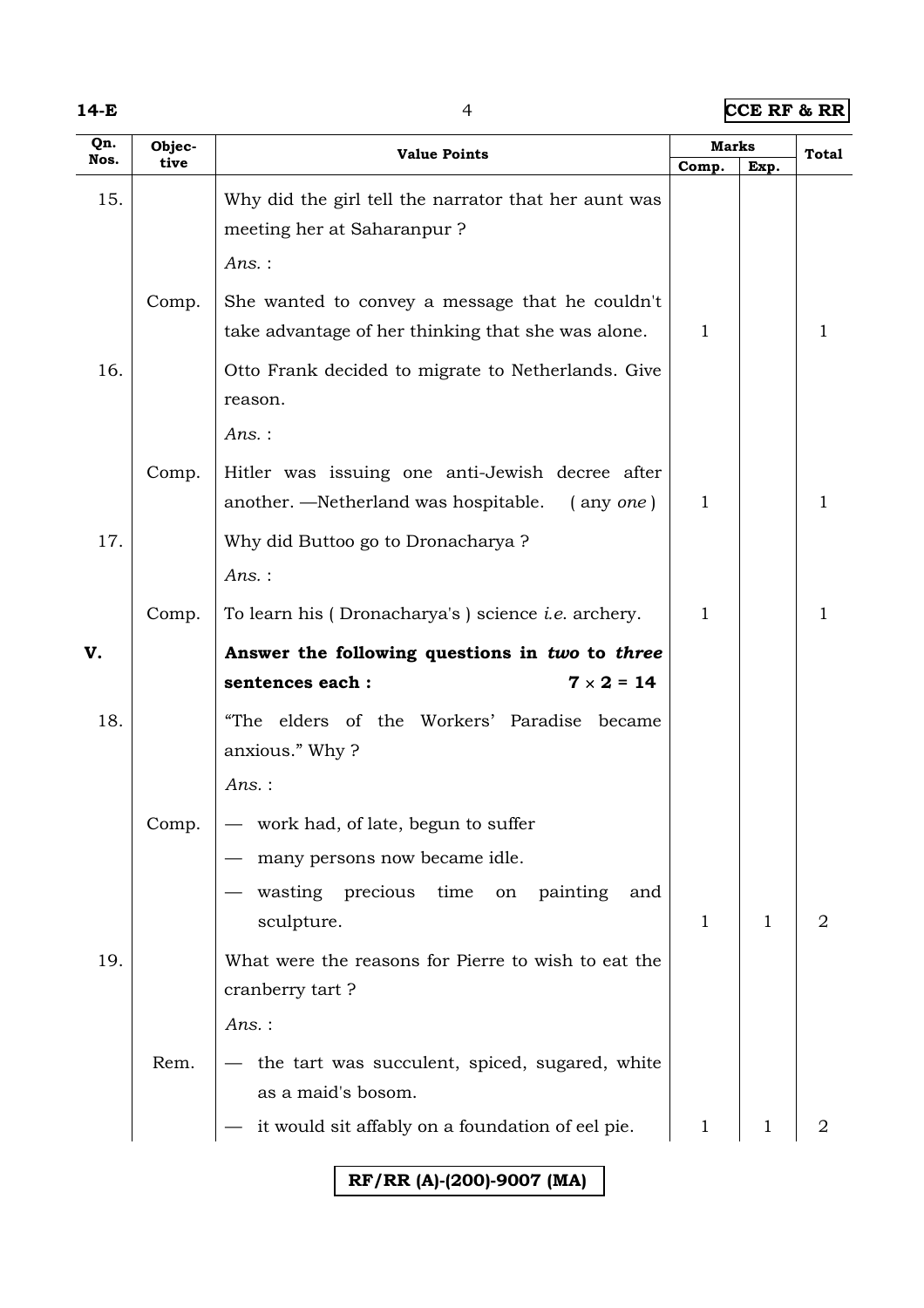**CCE RF & RR** 5 **14-E** 

| Qn.  | Objec- | <b>Value Points</b>                                                                                                                                                    |              | Marks        | Total          |
|------|--------|------------------------------------------------------------------------------------------------------------------------------------------------------------------------|--------------|--------------|----------------|
| Nos. | tive   |                                                                                                                                                                        | Comp.        | Exp.         |                |
| 20.  |        | What was the male bird doing, when it was shot?<br>$Ans.$ :                                                                                                            |              |              |                |
|      | Rem.   | - the male bird had stretched its neck to pull the<br>reluctant sun out from the rim of the horizon.                                                                   | 1            | 1            | 2              |
| 21.  |        | Compare the qualities of Lochinvar and the<br>bridegroom.                                                                                                              |              |              |                |
|      |        | Ans.:                                                                                                                                                                  |              |              |                |
|      | Comp.  | Lochinvar was faithful in love and dauntless in<br>$war. - brave$                                                                                                      |              |              |                |
|      |        | the bridegroom was laggard in love and dastard<br>in war. — craven                                                                                                     | 1            | 1            | 2              |
| 22.  |        | How does John Masefield justify that he was born<br>at the cost of his mother's life?                                                                                  |              |              |                |
|      |        | $Ans.$ :                                                                                                                                                               |              |              |                |
|      | Comp.  | - his mother's life made him a man.                                                                                                                                    |              |              |                |
|      |        | all through the months of human birth, his<br>mother's beauty fed him $-$ he could not see,<br>breathe, nor move but still destroyed or leeched<br>a part of her life. | $\mathbf{1}$ | 1            | $\overline{2}$ |
| 23.  |        | What made Kripacharya to object Karna joining in<br>the battle?                                                                                                        |              |              |                |
|      |        | Ans.:                                                                                                                                                                  |              |              |                |
|      | Rem.   | Kripacharya asked Karna to reveal<br>his<br>parentage and race.                                                                                                        |              |              |                |
|      |        | - high born princes could not engage in single<br>combat with unknown adventurers.                                                                                     | $\mathbf{1}$ | $\mathbf{1}$ | $\overline{2}$ |
| 24.  |        | How strong was the Greek wine brought by<br>Ulysses ?                                                                                                                  |              |              |                |
|      |        | $Ans.$ :                                                                                                                                                               |              |              |                |
|      | Comp.  | so strong that no one ever drank without<br>adding water.                                                                                                              |              |              |                |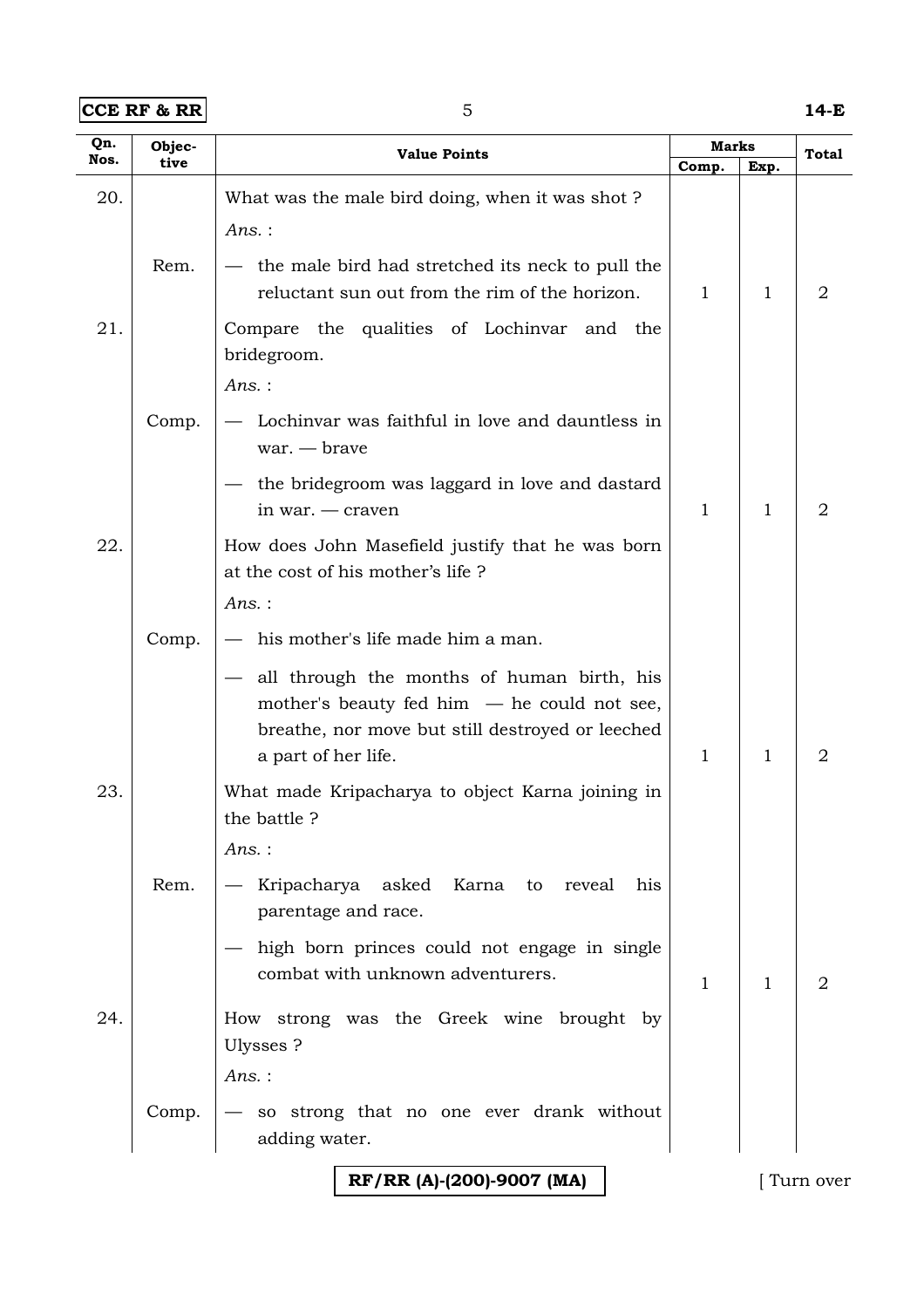|--|--|--|

**14-E** 6 **CCE RF & RR**

| Qn.  | Objec- | <b>Value Points</b>                                |       | <b>Marks</b> |       |
|------|--------|----------------------------------------------------|-------|--------------|-------|
| Nos. | tive   |                                                    | Comp. | Exp.         | Total |
|      |        | fragrance was so delicious that nobody could       |       |              |       |
|      |        | abstain from tasting it.                           |       |              |       |
|      |        | it would raise one's courage to the height of      |       |              |       |
|      |        | heroic deeds.                                      | 1     | $\mathbf{1}$ | 2     |
| VI.  |        | $3 \times 2 = 6$<br><b>Rewrite as directed:</b>    |       |              |       |
| 25.  |        | Change the following sentence to the other two     |       |              |       |
|      |        | degrees of comparison :                            |       |              |       |
|      |        | Mumbai is one of the biggest cities in India.      |       |              |       |
|      |        | Ans.:                                              |       |              |       |
|      | Exp.   | Positive : Very few cities in India are as big as  |       |              |       |
|      |        | Mumbai.                                            |       | $\mathbf{1}$ |       |
|      |        | Comparative : Mumbai is bigger than most/many      |       |              |       |
|      |        | other cities in India.                             |       | 1            | 2     |
| 26.  |        | Change the following sentence to reported speech : |       |              |       |
|      |        | The doctor said to the students, "Take exercise    |       |              |       |
|      |        | regularly and sleep with the windows open".        |       |              |       |
|      |        | $Ans.$ :                                           |       |              |       |
|      | Exp.   | The doctor advised the students to take exercise   |       |              |       |
|      |        | regularly and to sleep with the windows open.      | 1     | 1            | 2     |
| 27.  |        | Combine the sentences using :                      |       |              |       |
|      |        | As soon as<br>a)                                   |       |              |       |
|      |        | b)                                                 |       |              |       |
|      |        | He saw the warden. He ran away.                    |       |              |       |
|      |        | Ans.:                                              |       |              |       |
|      | Exp.   | As soon as<br>a)                                   |       |              |       |
|      |        | As soon as he saw the warden, he ran away.         |       | 1            |       |
|      |        | No sooner  than<br>b)                              |       |              |       |
|      |        | — No sooner did he see the warden than he ran      |       |              |       |
|      |        | away.                                              |       | 1            | 2     |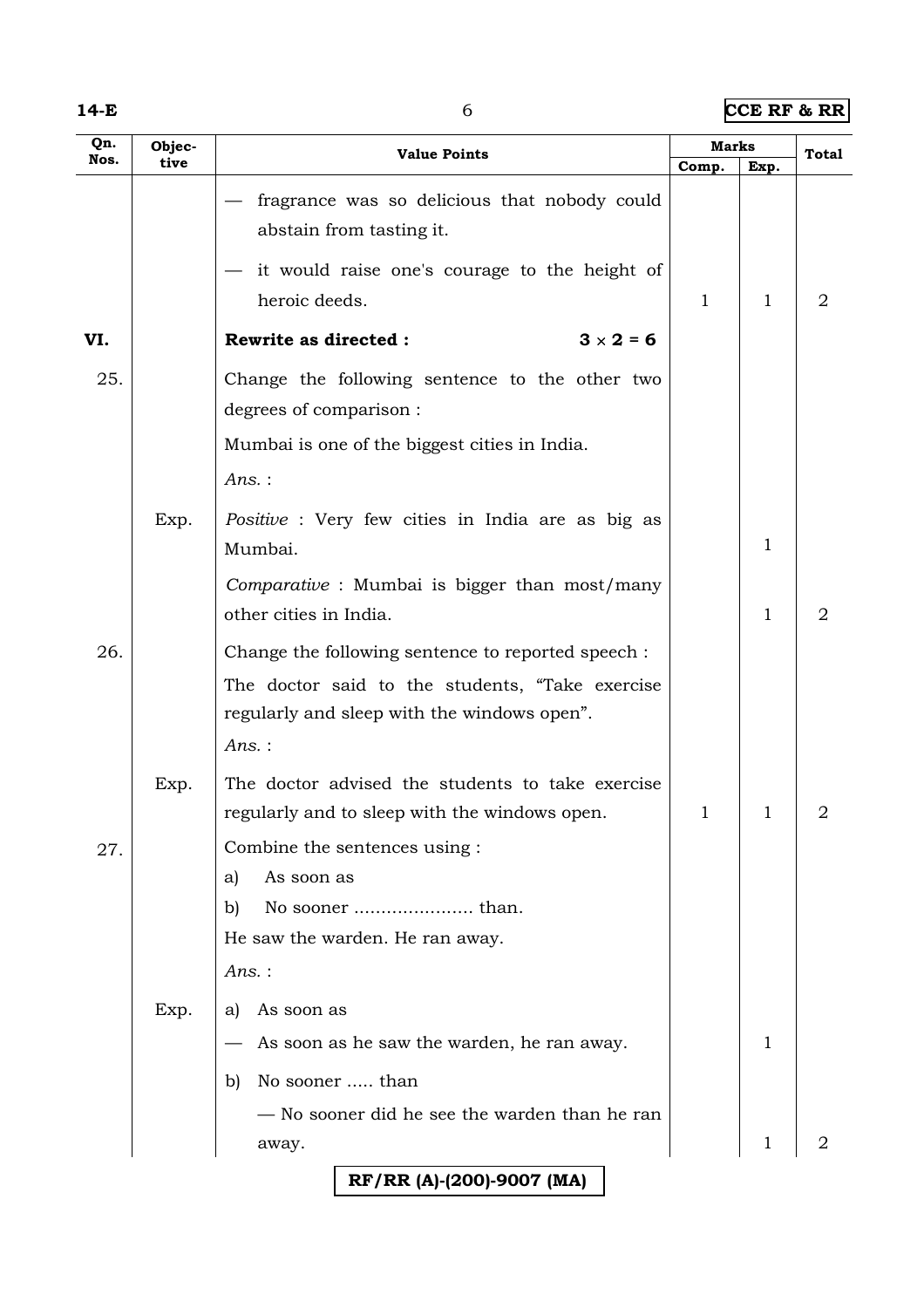**CCE RF & RR** 7 **14-E** 

| Qn.<br>Nos. | Objec- | <b>Value Points</b>                                                                                                                           |       | <b>Marks</b> | Total |
|-------------|--------|-----------------------------------------------------------------------------------------------------------------------------------------------|-------|--------------|-------|
|             | tive   |                                                                                                                                               | Comp. | Exp.         |       |
| VII.        |        | Answer the following questions in five to six                                                                                                 |       |              |       |
|             |        | $6 \times 3 = 18$<br>sentences each :                                                                                                         |       |              |       |
| 28.         |        | How did Anne describe her life in Annexe?                                                                                                     |       |              |       |
|             |        | Ans.:                                                                                                                                         |       |              |       |
|             | Comp.  | Anne described her life in 'Annexe' with all its<br>inevitable tensions and quarrels.                                                         |       |              |       |
|             |        | She created a record of adolescence, sketching<br>with complete honesty, her feelings, longings<br>and loneliness.                            |       |              |       |
|             |        | She felt like a song bird whose wings had been<br>brutally torn out and who was flying in utter<br>darkness against the bars of its own cage. | 2     | 1            | 3     |
| 29.         |        | According to Abraham Lincoln what should his son<br>know regarding books and nature?                                                          |       |              |       |
|             |        | Ans.:                                                                                                                                         |       |              |       |
|             | Rem.   | wonders of books                                                                                                                              |       |              |       |
|             |        | give him leisure time                                                                                                                         |       |              |       |
|             |        | to ponder the eternal mystery of birds in the<br>sky.                                                                                         |       |              |       |
|             |        | bees in the sun.                                                                                                                              |       |              |       |
|             |        | the flowers on a green hillside.                                                                                                              | 2     | 1            | 3     |
| 30.         |        | How are the ideas of spirituality explained in the                                                                                            |       |              |       |
|             |        | poem Vachana'?                                                                                                                                |       |              |       |
|             |        | $Ans.$ :                                                                                                                                      |       |              |       |
|             | Comp.  | the rich people build temples for Siva (God)                                                                                                  |       |              |       |
|             |        | Basavanna, being poor cannot do it but wants                                                                                                  |       |              |       |
|             |        | to show devotion to his Lord.                                                                                                                 |       |              |       |
|             |        | consoles himself saying that his body is a                                                                                                    |       |              |       |
|             |        | temple, legs are pillars, body the shrine and                                                                                                 |       |              |       |
|             |        | head cupola of gold.                                                                                                                          |       |              |       |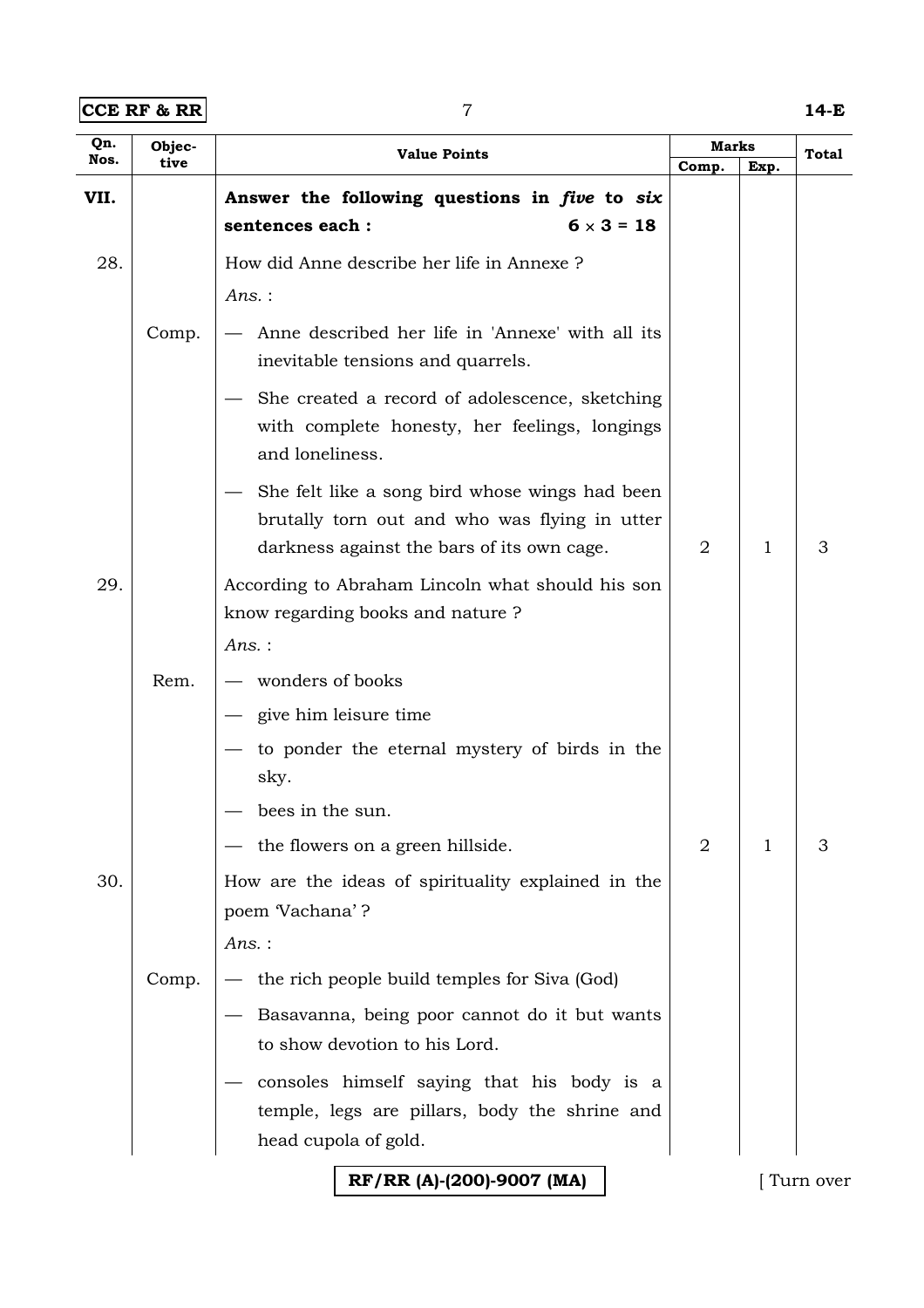|--|--|--|

#### **14-E** 8 **CCE RF & RR**

| Qn.  | Objec- | <b>Value Points</b>                                                              |                | <b>Marks</b> |       |
|------|--------|----------------------------------------------------------------------------------|----------------|--------------|-------|
| Nos. | tive   |                                                                                  | Comp.          | Exp.         | Total |
|      |        | things standing are not permanent but moving<br>shall stay forever.              | 2              | 1            | 3     |
| 31.  |        | Explain why and how Buttoo learnt archery by<br>himself.                         |                |              |       |
|      |        | $Ans.$ :                                                                         |                |              |       |
|      | Comp.  | Buttoo went to Dronacharya to learn archery.                                     |                |              |       |
|      |        | he was driven with shame because he did not<br>have name and fame.               |                |              |       |
|      |        | he learnt all by himself in front of Drona's<br>statue.                          |                |              |       |
|      |        | he respects him as his guru                                                      |                |              |       |
|      |        | all his knowledge and inspiration was from him.                                  | $\overline{2}$ | 1            | 3     |
| 32.  |        | Describe how and why did Indra approach Karna.                                   |                |              |       |
|      |        | $Ans.$ :                                                                         |                |              |       |
|      | Exp.   | Indra foresaw that a supreme contest was<br>inevitable between Arjuna and Karna. |                |              |       |
|      |        | He put on the garb of a Brahmana and came to                                     |                |              |       |
|      |        | Karna and begged of him his earrings and<br>armour.                              |                |              |       |
|      |        | The sun God had already warned Karna.                                            |                |              |       |
|      |        | still Karna could not refuse to give any gift.                                   |                |              |       |
|      |        | he cut off the earrings and armour with which                                    |                |              |       |
|      |        | he was born and gave them to the Brahmana                                        |                |              |       |
|      |        | (Indra)                                                                          | $\overline{2}$ | $\mathbf{1}$ | 3     |
| 33.  |        | Explain the opinion of Mother Theresa about<br>heaven and hell.                  |                |              |       |
|      |        | <b>OR</b>                                                                        |                |              |       |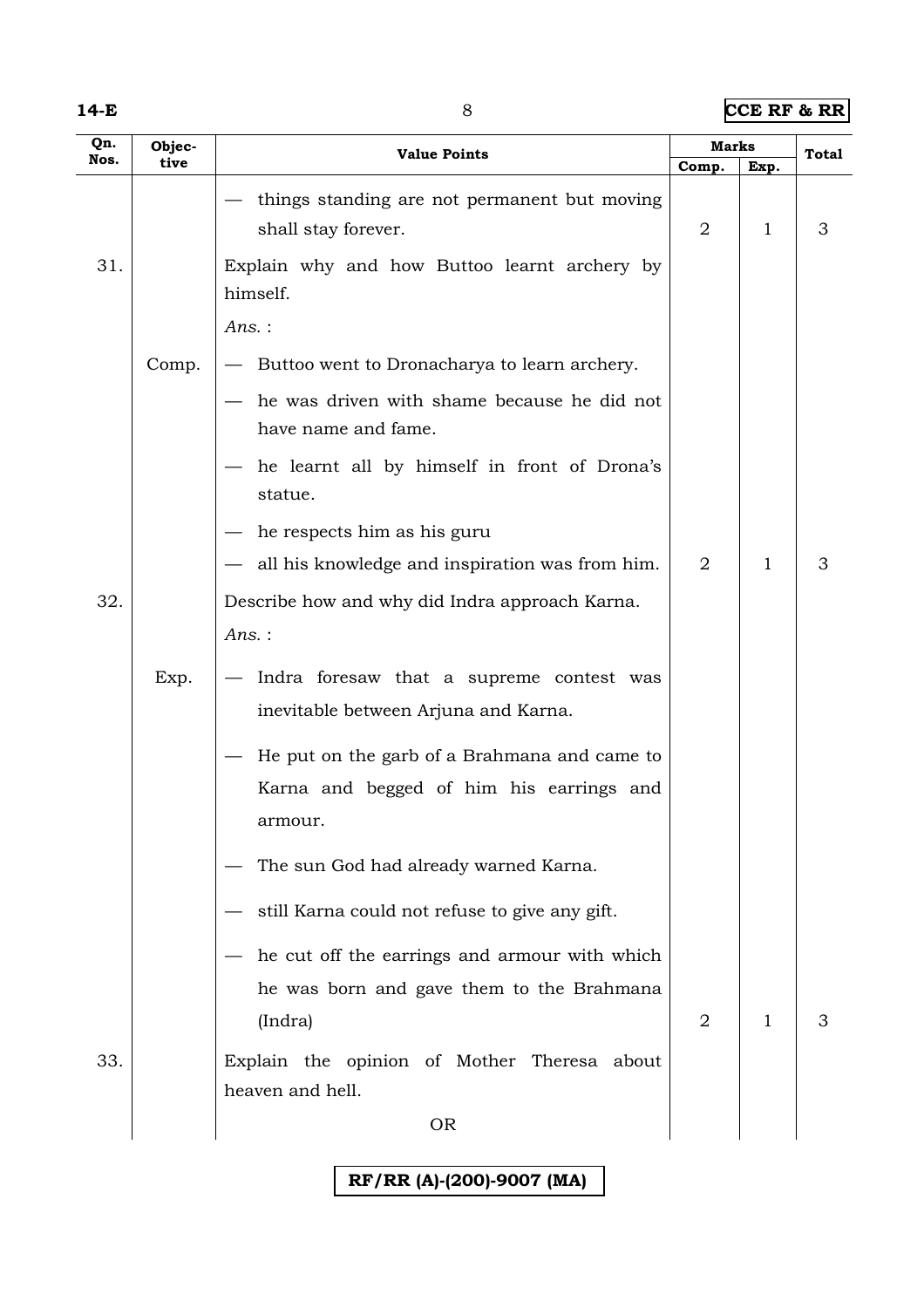| $ CCE$ RF & RR $ $ | 14-E |
|--------------------|------|
|                    |      |

| Qn.   | Objec- | <b>Value Points</b>                                                                                                                                                                                                                                                                                                         | Marks |      | Total |  |
|-------|--------|-----------------------------------------------------------------------------------------------------------------------------------------------------------------------------------------------------------------------------------------------------------------------------------------------------------------------------|-------|------|-------|--|
| Nos.  | tive   |                                                                                                                                                                                                                                                                                                                             | Comp. | Exp. |       |  |
|       |        | How was the 70th birthday of Louis Pasteur<br>celebrated in Paris ?<br>Ans.:                                                                                                                                                                                                                                                |       |      |       |  |
|       | Comp.  | Mother Theresa wished to have a torch in her<br>right hand and a vessel of water in her left.<br>With one she might burn the glories of heaven<br>and with the other extinguish the fires of hell.<br>men might learn to serve God from love alone<br>without fear of hell and without the temptation<br>of heavenly bliss. | 2     | 1    | 3     |  |
|       |        | <b>OR</b>                                                                                                                                                                                                                                                                                                                   |       |      |       |  |
|       | Comp.  | Pasteur's 70th birthday was celebrated like a<br>national festival.                                                                                                                                                                                                                                                         |       |      |       |  |
|       |        | like Lord Lister, he was honoured in his old age<br>by the scientists of all nations.                                                                                                                                                                                                                                       |       |      |       |  |
|       |        | It was conducted at the great hall of the<br>University of Paris.                                                                                                                                                                                                                                                           |       |      |       |  |
|       |        | The old man was too weak to speak, and his<br>speech was read to the distinguished audience<br>by his son which was addressed to people and<br>students.                                                                                                                                                                    | 2     | 1    | 3     |  |
| VIII. |        | Explain with reference to the context : $5 \times 3 = 15$                                                                                                                                                                                                                                                                   |       |      |       |  |
| 34.   |        | "Wait a moment ! I shall come with you."                                                                                                                                                                                                                                                                                    |       |      |       |  |
|       |        | Ans.:                                                                                                                                                                                                                                                                                                                       |       |      |       |  |
|       | Exp.   | A Wrong Man in Workers' Paradise.                                                                                                                                                                                                                                                                                           |       |      |       |  |
|       |        | Rabindranath Tagore                                                                                                                                                                                                                                                                                                         |       |      |       |  |
|       |        | The girl of the silent torrent told this to the<br>wrong man.                                                                                                                                                                                                                                                               |       |      |       |  |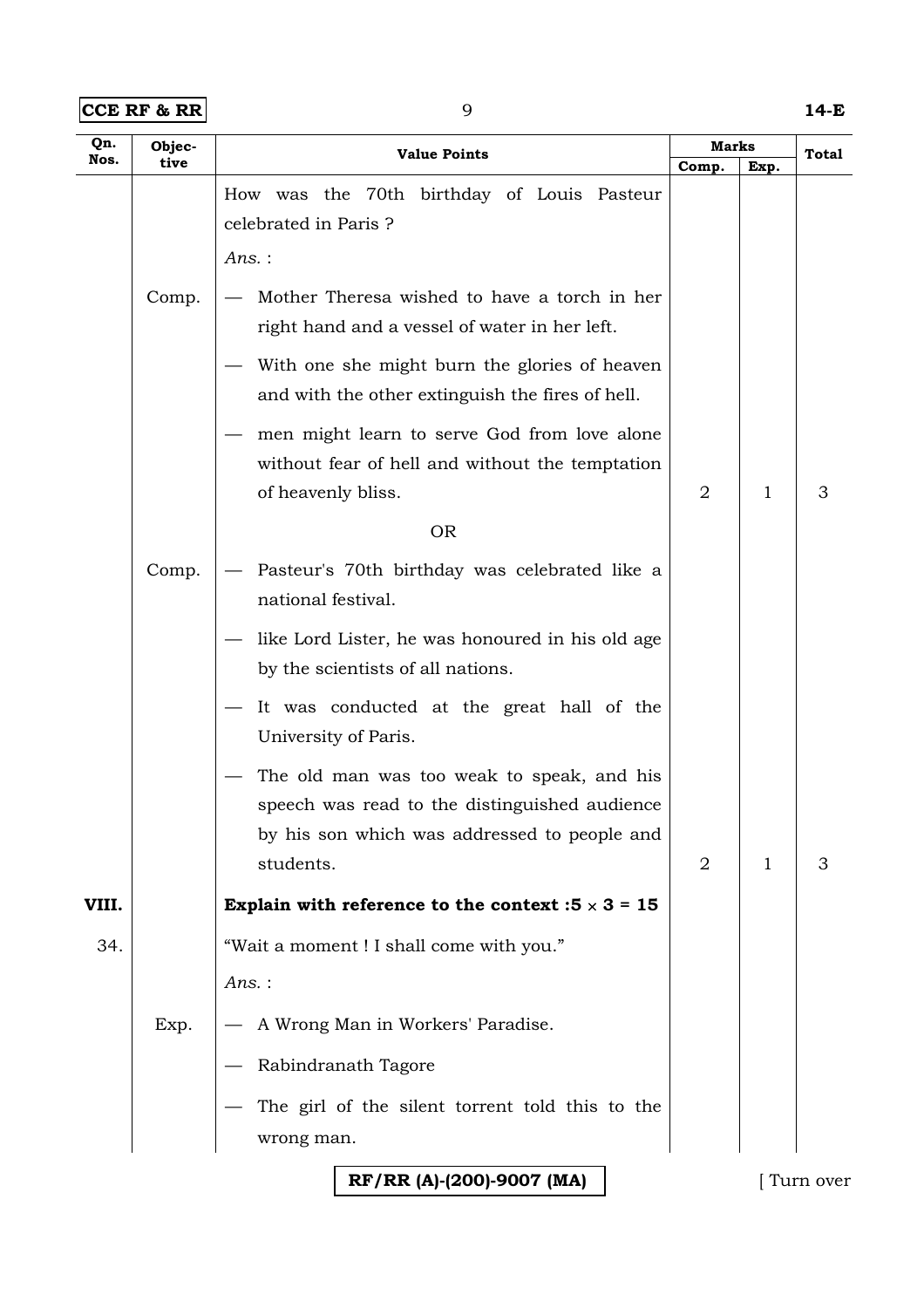|--|--|--|

**10 <b>CCE RF & RR** 

| Comp.<br>Exp.<br>The president in the Workers' Paradise ordered<br>the wrong man to leave. The man sighed and<br>gathered his brush and paints to go. The girl<br>came up tripping and cried these words.<br>2<br>1<br>3<br>35.<br>"Aunts are usually formidable creatures."<br>Ans.:<br>Exp.<br>The Eyes are not Here.<br>Ruskin Bond<br>The narrator said this<br>The girl said that she was getting down at<br>Saharanpur and her aunt was meeting her<br>there. The narrator did not want to be familiar<br>3<br>2<br>1<br>with the girl and said these words.<br>36.<br>"I really don't see the necessity."<br>Ans.:<br>The Pie and the Tart<br>Exp.<br>Hugh Chesterman<br>Pierre repeated the words spoken by the Judge<br>Gaston.<br>Pierre was pinched the previous month for<br>begging. Judge Gaston questioned him why he<br>did that. Pierre answered that he wanted to live.<br>Gaston looked Pierre up and down and said<br>these words.<br>$\mathbf{1}$<br>3<br>2<br>37.<br>"I long woo'd your daughter, my suit you denied;<br>Ans.:<br>Lochinvar<br>Comp.<br>Sir Walter Scott | Qn.  | Objec- | <b>Value Points</b> |  | Marks | <b>Total</b> |  |
|------------------------------------------------------------------------------------------------------------------------------------------------------------------------------------------------------------------------------------------------------------------------------------------------------------------------------------------------------------------------------------------------------------------------------------------------------------------------------------------------------------------------------------------------------------------------------------------------------------------------------------------------------------------------------------------------------------------------------------------------------------------------------------------------------------------------------------------------------------------------------------------------------------------------------------------------------------------------------------------------------------------------------------------------------------------------------------------------|------|--------|---------------------|--|-------|--------------|--|
|                                                                                                                                                                                                                                                                                                                                                                                                                                                                                                                                                                                                                                                                                                                                                                                                                                                                                                                                                                                                                                                                                                | Nos. | tive   |                     |  |       |              |  |
|                                                                                                                                                                                                                                                                                                                                                                                                                                                                                                                                                                                                                                                                                                                                                                                                                                                                                                                                                                                                                                                                                                |      |        |                     |  |       |              |  |
|                                                                                                                                                                                                                                                                                                                                                                                                                                                                                                                                                                                                                                                                                                                                                                                                                                                                                                                                                                                                                                                                                                |      |        |                     |  |       |              |  |
|                                                                                                                                                                                                                                                                                                                                                                                                                                                                                                                                                                                                                                                                                                                                                                                                                                                                                                                                                                                                                                                                                                |      |        |                     |  |       |              |  |
|                                                                                                                                                                                                                                                                                                                                                                                                                                                                                                                                                                                                                                                                                                                                                                                                                                                                                                                                                                                                                                                                                                |      |        |                     |  |       |              |  |
|                                                                                                                                                                                                                                                                                                                                                                                                                                                                                                                                                                                                                                                                                                                                                                                                                                                                                                                                                                                                                                                                                                |      |        |                     |  |       |              |  |
|                                                                                                                                                                                                                                                                                                                                                                                                                                                                                                                                                                                                                                                                                                                                                                                                                                                                                                                                                                                                                                                                                                |      |        |                     |  |       |              |  |
|                                                                                                                                                                                                                                                                                                                                                                                                                                                                                                                                                                                                                                                                                                                                                                                                                                                                                                                                                                                                                                                                                                |      |        |                     |  |       |              |  |
|                                                                                                                                                                                                                                                                                                                                                                                                                                                                                                                                                                                                                                                                                                                                                                                                                                                                                                                                                                                                                                                                                                |      |        |                     |  |       |              |  |
|                                                                                                                                                                                                                                                                                                                                                                                                                                                                                                                                                                                                                                                                                                                                                                                                                                                                                                                                                                                                                                                                                                |      |        |                     |  |       |              |  |
|                                                                                                                                                                                                                                                                                                                                                                                                                                                                                                                                                                                                                                                                                                                                                                                                                                                                                                                                                                                                                                                                                                |      |        |                     |  |       |              |  |
|                                                                                                                                                                                                                                                                                                                                                                                                                                                                                                                                                                                                                                                                                                                                                                                                                                                                                                                                                                                                                                                                                                |      |        |                     |  |       |              |  |
|                                                                                                                                                                                                                                                                                                                                                                                                                                                                                                                                                                                                                                                                                                                                                                                                                                                                                                                                                                                                                                                                                                |      |        |                     |  |       |              |  |
|                                                                                                                                                                                                                                                                                                                                                                                                                                                                                                                                                                                                                                                                                                                                                                                                                                                                                                                                                                                                                                                                                                |      |        |                     |  |       |              |  |
|                                                                                                                                                                                                                                                                                                                                                                                                                                                                                                                                                                                                                                                                                                                                                                                                                                                                                                                                                                                                                                                                                                |      |        |                     |  |       |              |  |
|                                                                                                                                                                                                                                                                                                                                                                                                                                                                                                                                                                                                                                                                                                                                                                                                                                                                                                                                                                                                                                                                                                |      |        |                     |  |       |              |  |
|                                                                                                                                                                                                                                                                                                                                                                                                                                                                                                                                                                                                                                                                                                                                                                                                                                                                                                                                                                                                                                                                                                |      |        |                     |  |       |              |  |
|                                                                                                                                                                                                                                                                                                                                                                                                                                                                                                                                                                                                                                                                                                                                                                                                                                                                                                                                                                                                                                                                                                |      |        |                     |  |       |              |  |
|                                                                                                                                                                                                                                                                                                                                                                                                                                                                                                                                                                                                                                                                                                                                                                                                                                                                                                                                                                                                                                                                                                |      |        |                     |  |       |              |  |
|                                                                                                                                                                                                                                                                                                                                                                                                                                                                                                                                                                                                                                                                                                                                                                                                                                                                                                                                                                                                                                                                                                |      |        |                     |  |       |              |  |
|                                                                                                                                                                                                                                                                                                                                                                                                                                                                                                                                                                                                                                                                                                                                                                                                                                                                                                                                                                                                                                                                                                |      |        |                     |  |       |              |  |

**RF/RR (A)-(200)-9007 (MA)**

 $\overline{\phantom{a}}$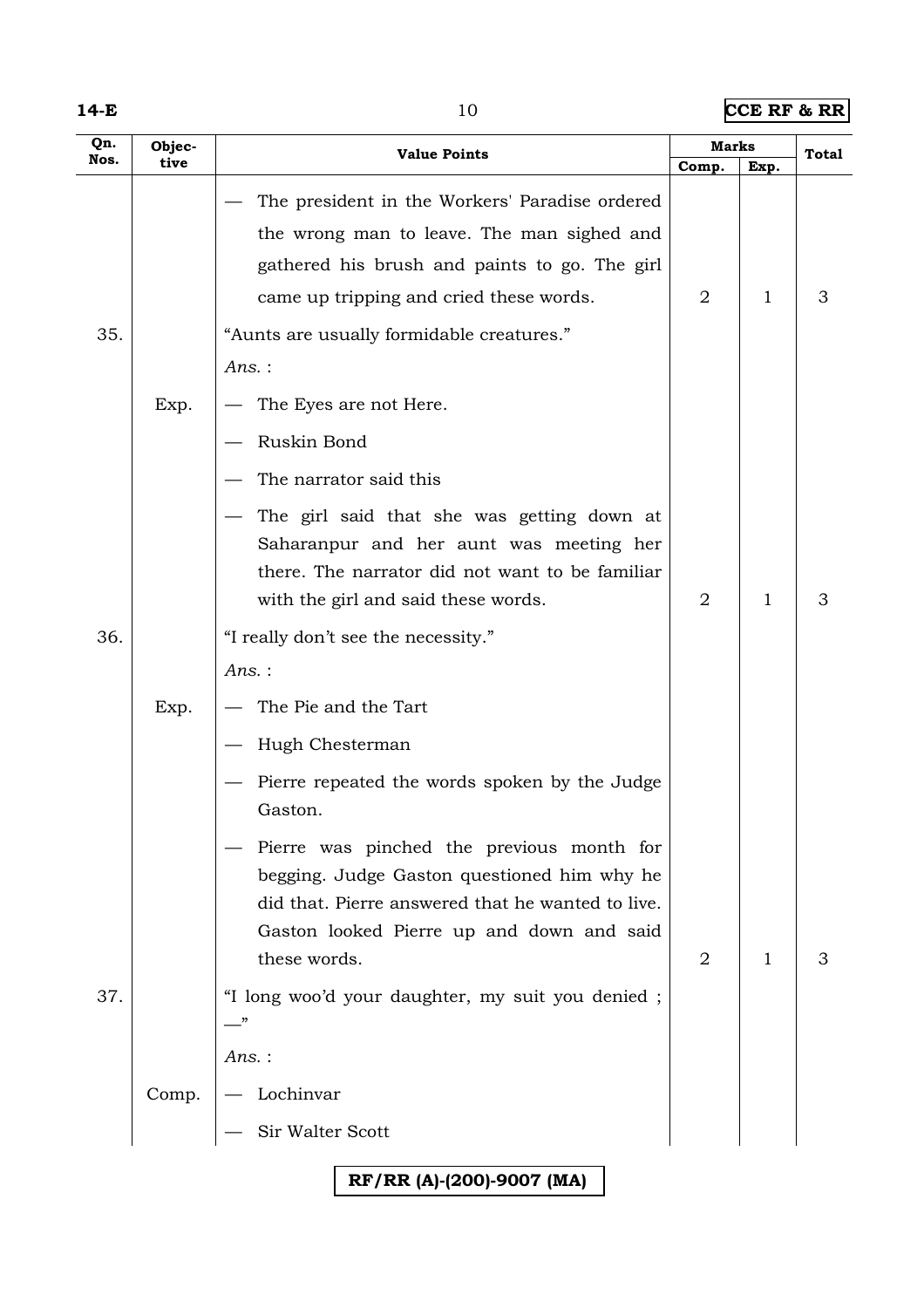**CCE RF & RR** 11 **14-E** 

| Qn.  | Objec- | <b>Value Points</b>                                                                                                                                                                                                                                                                                                                                                                        |       | <b>Marks</b> |       |
|------|--------|--------------------------------------------------------------------------------------------------------------------------------------------------------------------------------------------------------------------------------------------------------------------------------------------------------------------------------------------------------------------------------------------|-------|--------------|-------|
| Nos. | tive   |                                                                                                                                                                                                                                                                                                                                                                                            | Comp. | Exp.         | Total |
| 38.  | Exp.   | Lochinvar said this to Ellen's father.<br>Lochinvar came from the West and entered the<br>Netherby<br>Hall.<br>There<br>bride's-men,<br>were<br>Kinsmen, brothers and all. Ellen's father asked<br>him whether he had come for peace or war, or<br>to dance at their bridal. Then Lochinvar said<br>these words.<br>"Beware ! Rash promise ever ends in strife."<br>Ans.:<br><b>Buttoo</b> | 2     | 1            | 3     |
|      |        | <b>Toru Dutt</b><br>Dronacharya said these words to Buttoo.<br>Buttoo considered Dronacharya as his master<br>and learnt archery. Dronacharya demands his<br>due. Butto promised that he was ready to give<br>anything he asked for till he was alive. Then<br>Dronacharya said these words.                                                                                               | 2     | 1            | 3     |
| IX.  |        | Quote from memory :<br>$1 \times 4 = 4$                                                                                                                                                                                                                                                                                                                                                    |       |              |       |
| 39.  |        | <b>OR</b>                                                                                                                                                                                                                                                                                                                                                                                  |       |              |       |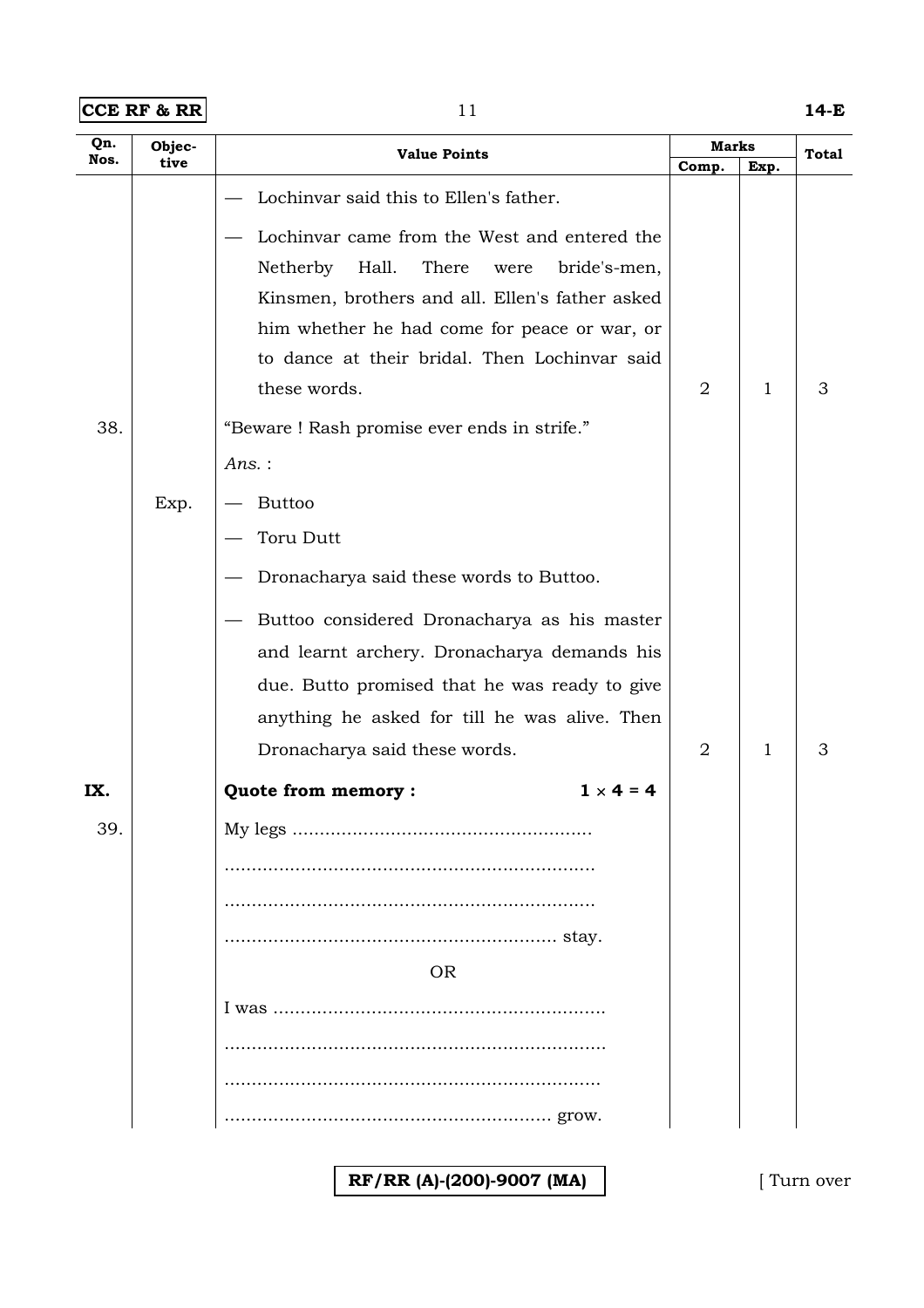|--|--|--|

## **12 CCE RF & RR**

| Qn.  | Objec- | <b>Value Points</b>                                                                         |                | <b>Marks</b>   |       |
|------|--------|---------------------------------------------------------------------------------------------|----------------|----------------|-------|
| Nos. | tive   |                                                                                             | Comp.          | Exp.           | Total |
|      |        | Ans.:                                                                                       |                |                |       |
|      | Rem.   | My legs are pillars,                                                                        |                |                |       |
|      |        | the body the shrine,                                                                        |                |                |       |
|      |        | the head a cupola                                                                           |                |                |       |
|      |        | of gold.                                                                                    |                |                |       |
|      |        | Listen, O Lord of the meeting rivers,                                                       |                |                |       |
|      |        | things standing shall fall,                                                                 |                |                |       |
|      |        | but the moving ever shall stay.                                                             | $\overline{2}$ | $\overline{2}$ | 4     |
|      |        | <b>OR</b>                                                                                   |                |                |       |
|      |        | I was angry with my friend :                                                                |                |                |       |
|      |        | I told my wrath, my wrath did end.                                                          |                |                |       |
|      |        | I was angry with my foe :                                                                   |                |                |       |
|      |        | I told it not, my wrath did grow.                                                           | $\overline{2}$ | 2              | 4     |
| X.   |        | Answer the following questions in seven to eight                                            |                |                |       |
|      |        | $3 \times 4 = 12$<br>sentences each :                                                       |                |                |       |
| 40.  |        | Explain how the narrator was haunted by a                                                   |                |                |       |
|      |        | mysterious presence within him after the stolen                                             |                |                |       |
|      |        | boat experience.                                                                            |                |                |       |
|      |        | Ans.:                                                                                       |                |                |       |
|      | Appre. | Wordsworth after leaving the bark, moved                                                    |                |                |       |
|      |        | through the meadows in grave and serious<br>mood.                                           |                |                |       |
|      |        | for many days his brain worked with dim and                                                 |                |                |       |
|      |        | undetermined sense of unknown modes of                                                      |                |                |       |
|      |        | being.                                                                                      |                |                |       |
|      |        | there hung a darkness over his thoughts and<br>called it solitude or blank desertion.       |                |                |       |
|      |        | no familiar shapes remained, trees, sea, sky, no<br>colours of green fields.                |                |                |       |
|      |        |                                                                                             |                |                |       |
|      |        | huge and mighty forms that do not live like<br>living men, moved slowly through the mind by |                |                |       |
|      |        | day and were a trouble to his dreams.                                                       | $\overline{2}$ | 2              |       |
|      |        | RF/RR (A)-(200)-9007 (MA)                                                                   |                |                |       |
|      |        |                                                                                             |                |                |       |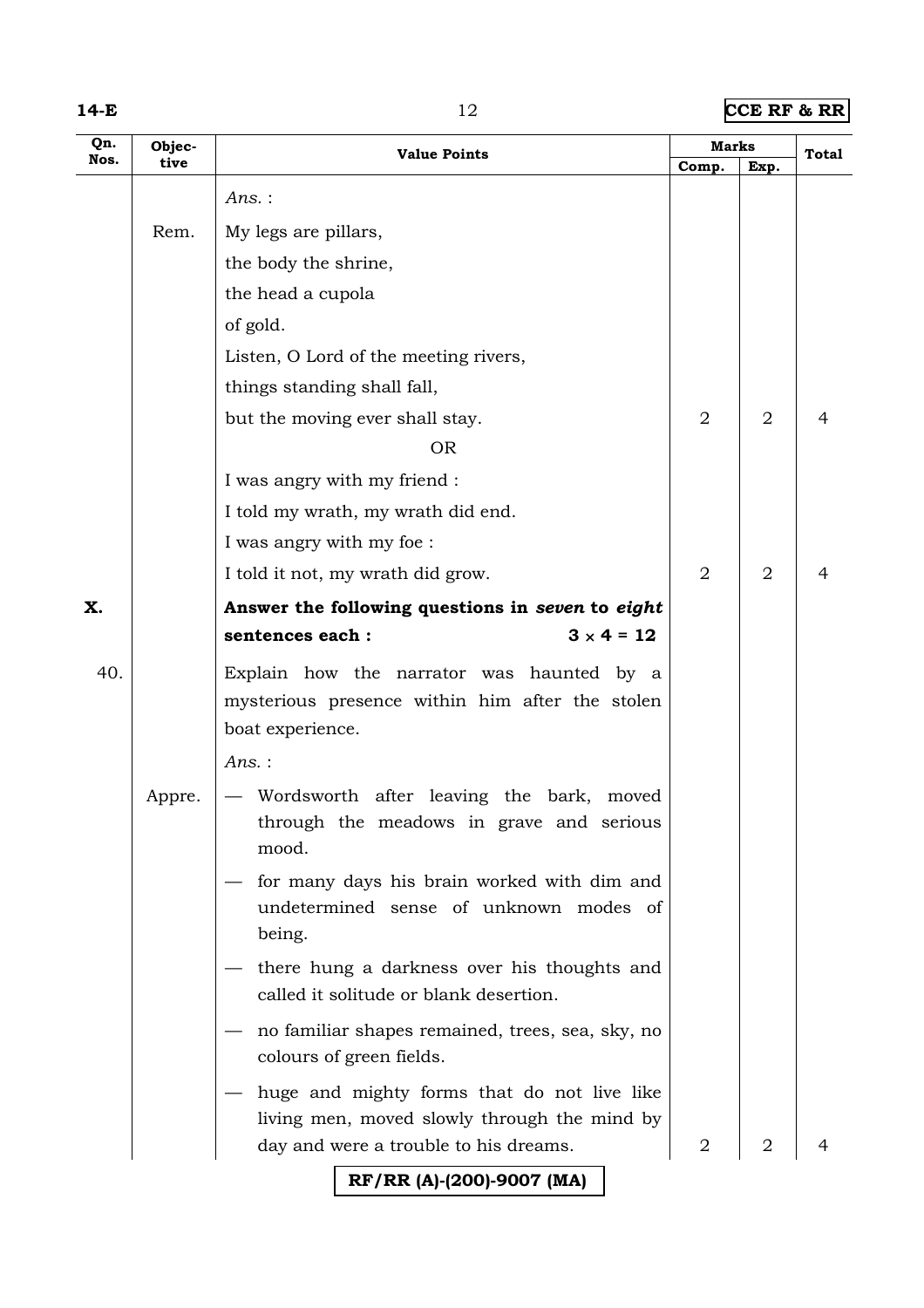#### **CCE RF & RR** 13 **14-E**

| Qn.  | Objec- | <b>Value Points</b>                                                                          | <b>Marks</b>   |                | Total |
|------|--------|----------------------------------------------------------------------------------------------|----------------|----------------|-------|
| Nos. | tive   |                                                                                              | Comp.          | Exp.           |       |
| 41.  |        | Mention the causes and prevention of soil erosion                                            |                |                |       |
|      |        | as described by C. V. Raman.                                                                 |                |                |       |
|      |        | <b>OR</b>                                                                                    |                |                |       |
|      |        | How did Della try to fix her hair before Jim got<br>home?                                    |                |                |       |
|      |        | Ans.:                                                                                        |                |                |       |
|      | Exp.   | <u>Causes</u>                                                                                |                |                |       |
|      |        | sudden<br>bursts of excessively heavy rain<br>resulting in a large run-off of surplus water. |                |                |       |
|      |        | slope of the land.                                                                           |                |                |       |
|      |        | removal of the natural protective coat of<br>vegetation.                                     |                |                |       |
|      |        | existence of ruts.                                                                           |                |                |       |
|      |        | - absence of any checks.                                                                     |                |                |       |
|      |        | Prevention                                                                                   |                |                |       |
|      |        | $-$ the terracing of the land                                                                |                |                |       |
|      |        | the construction of bunds                                                                    |                |                |       |
|      |        | the practice of contour cultivation                                                          |                |                |       |
|      |        | planting of appropriate types of vegetation.                                                 | 2              | $\overline{2}$ | 4     |
|      |        | <b>OR</b>                                                                                    |                |                |       |
|      |        | when Della reached home her intoxication gave<br>way a little to prudence and reason.        |                |                |       |
|      |        | she got her curling irons and lighted the gas<br>and went to repair the ravages.             |                |                |       |
|      |        | a tremendous task                                                                            |                |                |       |
|      |        | within forty minutes her head was covered with<br>tiny, close-lying curls.                   |                |                |       |
|      |        | that made her look wonderfully like a truant<br>schoolboy.                                   |                |                |       |
|      |        | she looked at her reflection in the mirror long,<br>carefully, and critically.               | $\overline{2}$ | 2              |       |
|      |        |                                                                                              |                |                |       |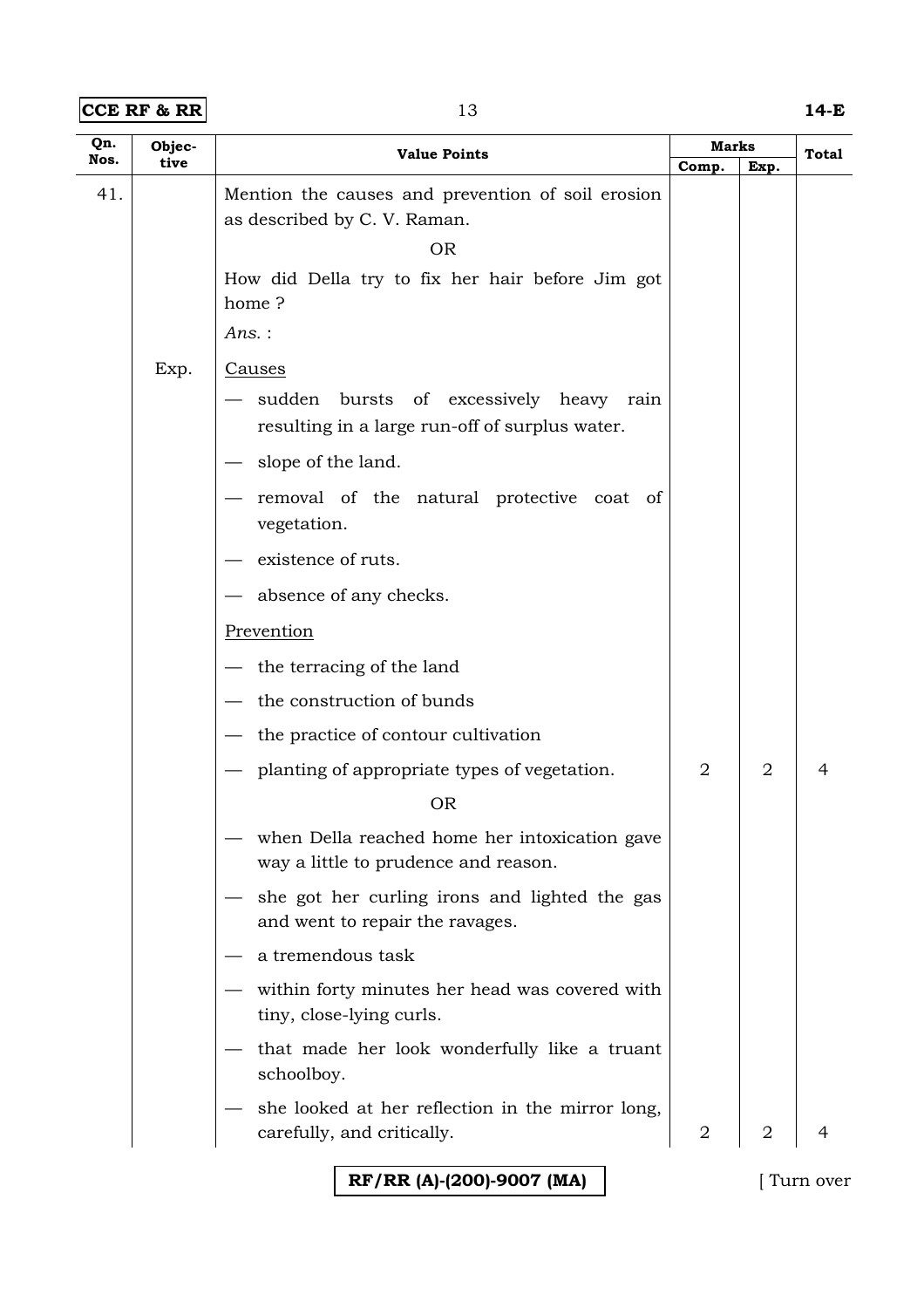|--|--|--|

**14 CCE RF & RR** 

| Qn.<br>Nos. | Objec-<br>tive | <b>Value Points</b>                                                                                                                                                                                   | Marks |                | Total |
|-------------|----------------|-------------------------------------------------------------------------------------------------------------------------------------------------------------------------------------------------------|-------|----------------|-------|
| 42.         |                | the experiment conducted by Louis<br>Describe<br>Pasteur to show the difference between pure and<br>stale air.                                                                                        | Comp. | Exp.           |       |
|             |                | <b>OR</b>                                                                                                                                                                                             |       |                |       |
|             |                | Why does Gandhi say that a moral act should be<br>done without fear and compulsion?                                                                                                                   |       |                |       |
|             |                | Ans.:                                                                                                                                                                                                 |       |                |       |
|             | Exp.           | Pasteur filled some bottles with soup.                                                                                                                                                                |       |                |       |
|             |                | he took some into a little hotel bedroom where<br>the air hardly ever changed.                                                                                                                        |       |                |       |
|             |                | broke their necks off, allowed the air to enter<br>freely and then sealed them.                                                                                                                       |       |                |       |
|             |                | then some bottles into a field nearby and did<br>the same with them.                                                                                                                                  |       |                |       |
|             |                | finally he opened some on the top of a high<br>mountain and again sealed them up.                                                                                                                     |       |                |       |
|             |                | when examined later the bottles opened in the<br>hotel bedroom were completely mouldy, the<br>bottles opened in the field were not so mouldy,<br>those opened on the mountain had no germs at<br>all. | 2     | $\overline{2}$ | 4     |
|             |                | <b>OR</b>                                                                                                                                                                                             |       |                |       |
|             | Exp.           | there is no morality, if a person rises early out<br>of the fear that he might lose his situation.                                                                                                    |       |                |       |
|             |                | no morality in living a simple and unpretentious<br>life if there is no means to live otherwise.                                                                                                      |       |                |       |
|             |                | Plain, simple living would be moral though<br>wealthy.                                                                                                                                                |       |                |       |
|             |                | it is only selfish and not moral, of an employer<br>to sympathize with his employees or pay them<br>higher wages lest they leave him.                                                                 |       |                |       |
|             |                | RF/RR (A)-(200)-9007 (MA)                                                                                                                                                                             |       |                |       |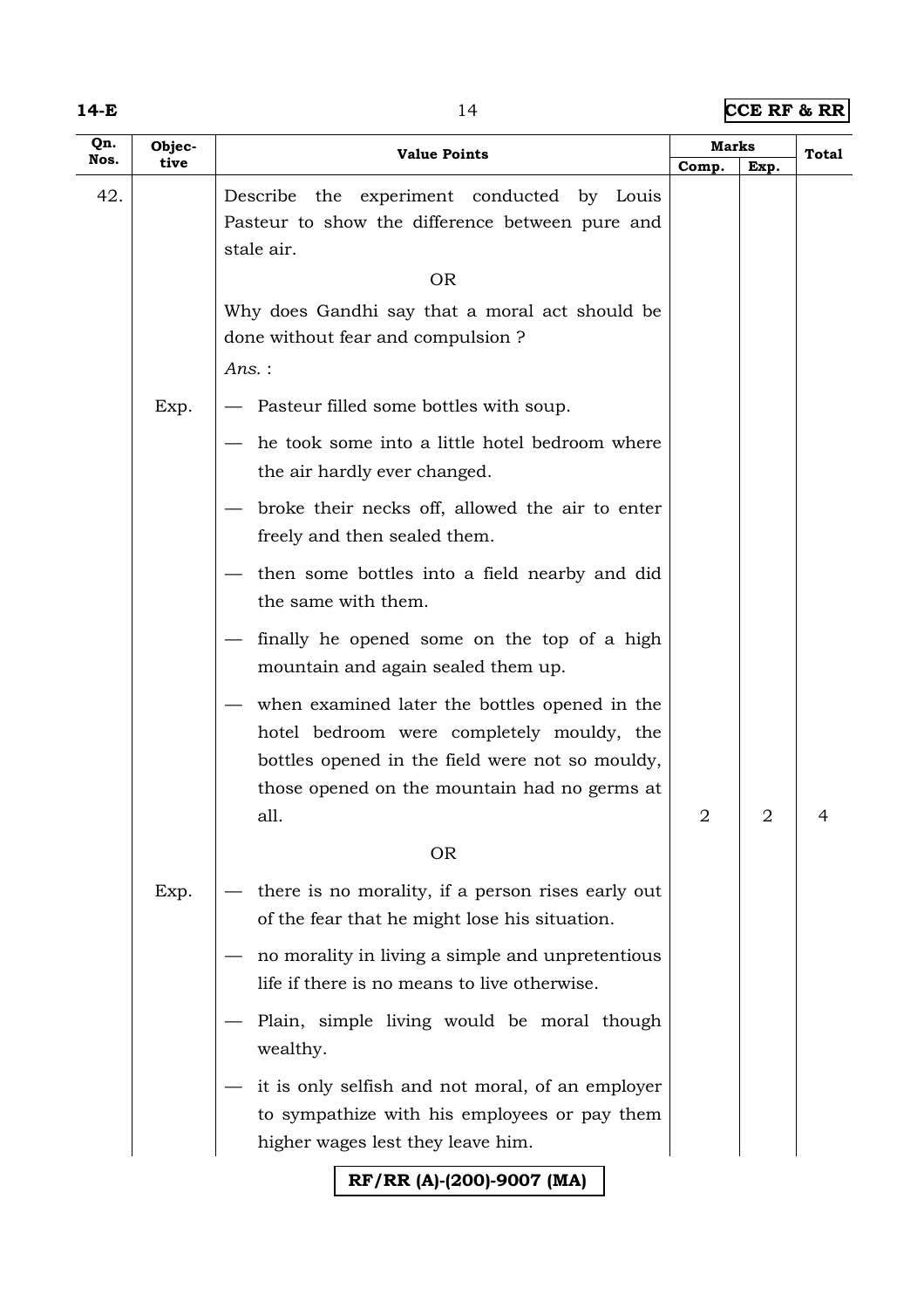| $ CCE$ RF & RR $ $ | 14-E |
|--------------------|------|
|--------------------|------|

| Qn.  | Objec- | <b>Value Points</b>                                                                                                                                                                                                                                                                                                                                                                                                                                                                                                                                                                                                                                                                                                                                                                                                                                                            | <b>Marks</b>   |                | <b>Total</b> |
|------|--------|--------------------------------------------------------------------------------------------------------------------------------------------------------------------------------------------------------------------------------------------------------------------------------------------------------------------------------------------------------------------------------------------------------------------------------------------------------------------------------------------------------------------------------------------------------------------------------------------------------------------------------------------------------------------------------------------------------------------------------------------------------------------------------------------------------------------------------------------------------------------------------|----------------|----------------|--------------|
| Nos. | tive   |                                                                                                                                                                                                                                                                                                                                                                                                                                                                                                                                                                                                                                                                                                                                                                                                                                                                                | Comp.          | Exp.           |              |
|      |        | moral if the employer wished well of them and<br>realized how he owed his prosperity to them.                                                                                                                                                                                                                                                                                                                                                                                                                                                                                                                                                                                                                                                                                                                                                                                  |                |                |              |
|      |        | this means that for an act to be moral it has to                                                                                                                                                                                                                                                                                                                                                                                                                                                                                                                                                                                                                                                                                                                                                                                                                               |                |                |              |
|      |        | be free from fear and compulsion.                                                                                                                                                                                                                                                                                                                                                                                                                                                                                                                                                                                                                                                                                                                                                                                                                                              | $\overline{2}$ | $\overline{2}$ | 4            |
| XI.  |        | Read the following passage carefully and answer<br>$1 \times 4 = 4 (2 \times 2)$<br>the questions given below :                                                                                                                                                                                                                                                                                                                                                                                                                                                                                                                                                                                                                                                                                                                                                                |                |                |              |
|      |        |                                                                                                                                                                                                                                                                                                                                                                                                                                                                                                                                                                                                                                                                                                                                                                                                                                                                                |                |                |              |
|      |        | Life is not the aggregate of days and months. It is<br>the aggregate of lofty ideals and noble deeds. There<br>is joy when you meet the demands you make and<br>quench your thirst; greater is the joy when we meet<br>the need of others and quench their thirst. Lucky<br>you are if you have no cause to shed tears of your<br>own. Luckier you should be if you can wipe the<br>tears of the poor and the suffering, the forsaken<br>and the forlorn. Blind and ignorant we are, we try to<br>seek fame in conquering nations, in giving false<br>promises, uttering sugar coated words and fanning<br>religious riots in order to perpetuate our position<br>and power. We think we make history and therefore<br>prefer a claim to fame. We do not realise that our<br>names do not enter even the pages of children's<br>story books. The moment we go away, we go away |                |                |              |
| 43.  | Comp.  | once for all even from the memories of the people.<br>Questions:<br>When will you be luckier?<br>a)<br>Why are we considered to be blind and<br>b)<br>ignorant?<br>Ans.:<br>- If you can wipe the tears of the poor and the<br>al                                                                                                                                                                                                                                                                                                                                                                                                                                                                                                                                                                                                                                              |                |                |              |
|      |        | suffering, the forsaken and the forlorn.                                                                                                                                                                                                                                                                                                                                                                                                                                                                                                                                                                                                                                                                                                                                                                                                                                       | 2              |                | 2            |
|      |        | - We try to seek fame in conquering nations,<br>b)<br>in giving false promises, uttering sugar<br>coated words and fanning religious riots in                                                                                                                                                                                                                                                                                                                                                                                                                                                                                                                                                                                                                                                                                                                                  |                |                |              |
|      |        | order to perpetuate our position and power.                                                                                                                                                                                                                                                                                                                                                                                                                                                                                                                                                                                                                                                                                                                                                                                                                                    | 2              |                | 2            |